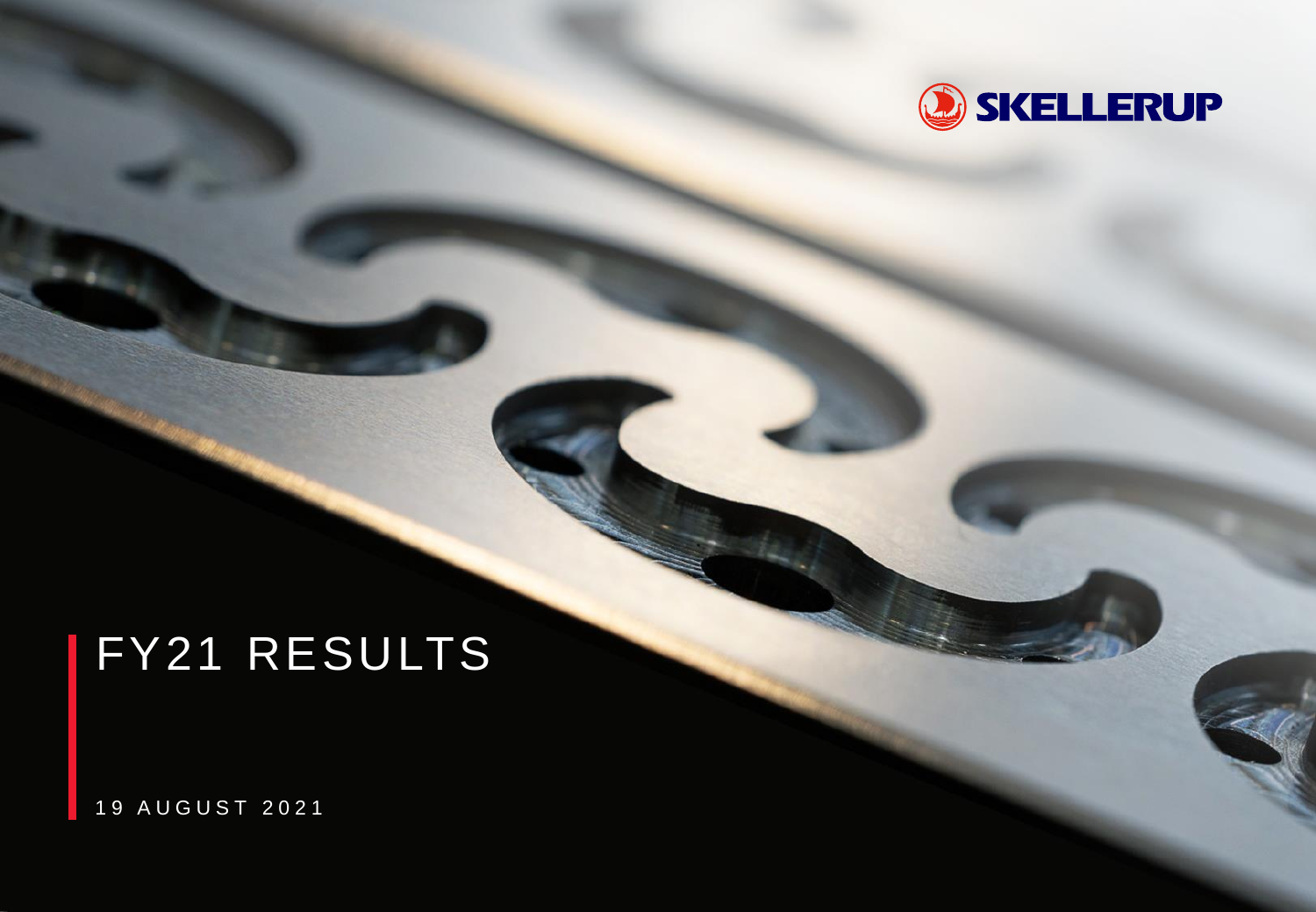

## **Skellerup Key Points FY21**



**Record Industrial Division EBIT of \$32.7 million** • Broad-based sales growth including higher margin new products.

- Roofing & construction, potable & waste water and marine particularly strong.
- Operational improvements and tight control of indirect costs.

### **Record Agri Division EBIT of \$30.5 million**

• Record result increased by 38% on pcp.

• Committed, talented and focused global team.

**Record NPAT of \$40.2 million** 

- Growth in sales of dairy rubberware to international customers.
- Footwear sales particularly in NZ hardware channel.
- Operational gains at Wigram (and other facilities).

### **Record operating cash flow of \$58.8 million**

- Up \$10.8 million or 22% on pcp, also a record.
- Strong earnings and solid working capital management translated to strong cash flow.
- Funded capex, higher dividend pay-out and reduction in debt.

## **Final dividend pay-out of 10.5 cents per share**

• Brings full year pay out to 17.0 cents per share, up 31% on pcp.

## **Robust Balance Sheet**

• Net debt down to \$8.7 million (3% of total assets).



### **EBIT by Segment \***

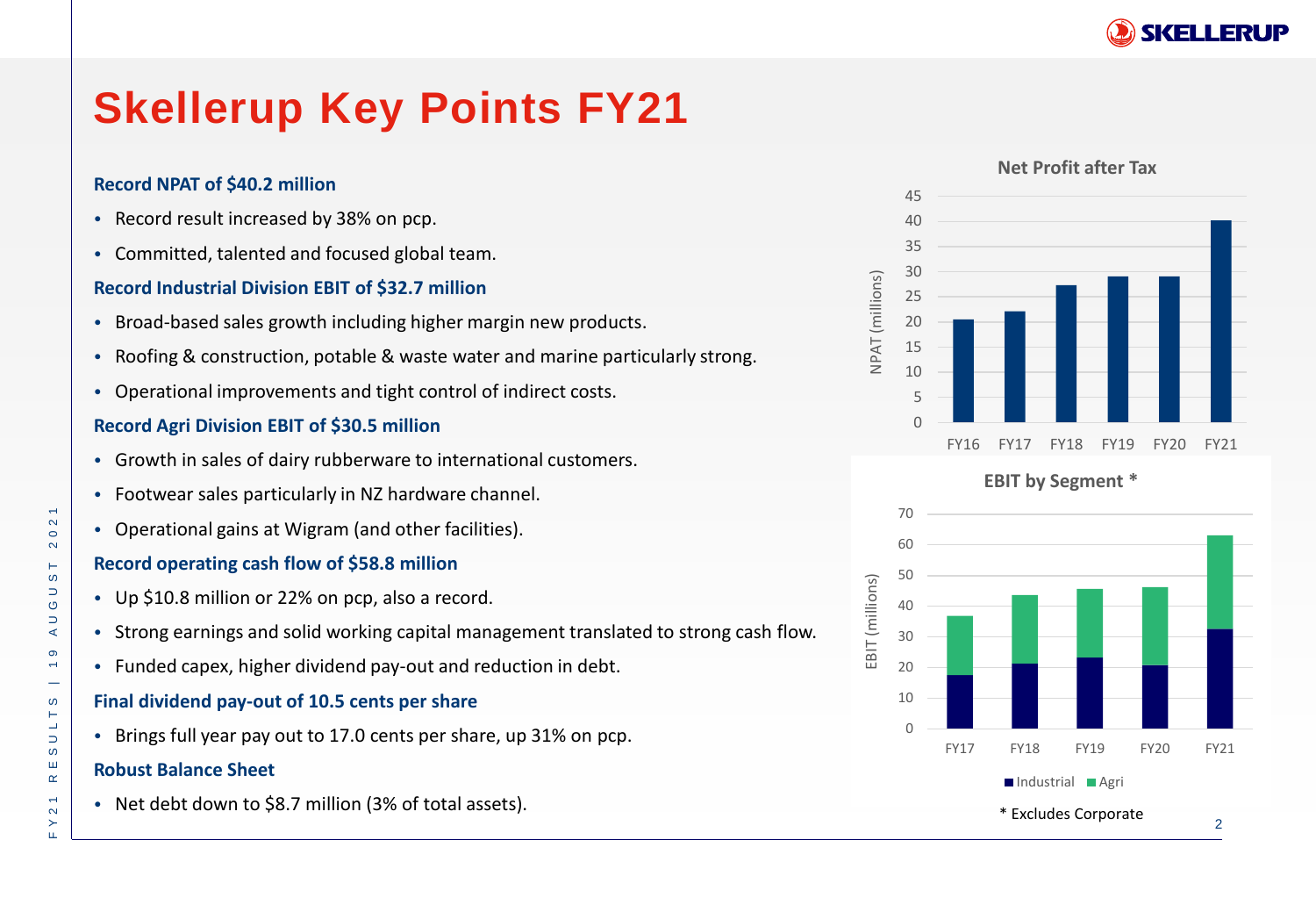

## **Skellerup Financial Highlights FY21**

| NZ\$ Million                        | <b>FY17</b> | <b>FY18</b> | <b>FY19</b> | <b>FY20</b> | <b>FY21</b> |
|-------------------------------------|-------------|-------------|-------------|-------------|-------------|
| Revenue                             | 210.3       | 240.4       | 245.8       | 251.4       | 279.5       |
| <b>EBITDA</b>                       | 40.4        | 47.2        | 48.9        | 55.2        | 68.9        |
| Depreciation & Amortisation         | (7.8)       | (7.4)       | (7.1)       | (7.5)       | (7.5)       |
| Depreciation (ROU Assets)           |             |             |             | (5.2)       | (5.0)       |
| <b>EBIT</b>                         | 32.8        | 39.8        | 41.8        | 42.5        | 56.4        |
| Finance costs (Debt)                | (1.4)       | (1.9)       | (1.8)       | (1.7)       | (1.2)       |
| Finance costs (Lease Liabilities)   |             |             |             | (0.9)       | (0.9)       |
| Tax expense                         | (9.3)       | (10.6)      | (11.0)      | (10.8)      | (14.1)      |
| <b>NPAT</b>                         | 22.1        | 27.3        | 29.1        | 29.1        | 40.2        |
| Earnings cents per share            | 11.47       | 14.15       | 14.96       | 14.92       | 20.59       |
| Dividend cents per share            | 9.5         | 11.0        | 13.0        | 13.0        | 17.0        |
| Operating cash flow                 | 21.2        | 28.3        | 28.9        | 48.0        | 58.8        |
| Cash net of debt                    | (35.8)      | (30.7)      | (36.6)      | (28.5)      | (8.7)       |
| Capital & intangible expenditure    | 12.6        | 5.4         | 4.6         | 4.5         | 7.5         |
| <b>Acquisition &amp; Investment</b> |             |             | 7.4         | 6.2         |             |

• Revenue up \$28.1 million and 11% on pcp.

• EBIT up \$13.9 million and 33% on pcp.

- NPAT up \$11.1 million and 38% on pcp.
- Dividend of 17.0 cents per share, up 4 cents on pcp.
- Operating cashflow up \$10.8 million and 22% on pcp, funded:
	- Capex (net of disposals) of \$7.1 million.
	- Dividends of \$27.3 million.
	- Lease liability payments of \$4.5 million.
	- Net debt reduction of \$19.8 million.

 $\overline{\phantom{0}}$  $\mathbf{\alpha}$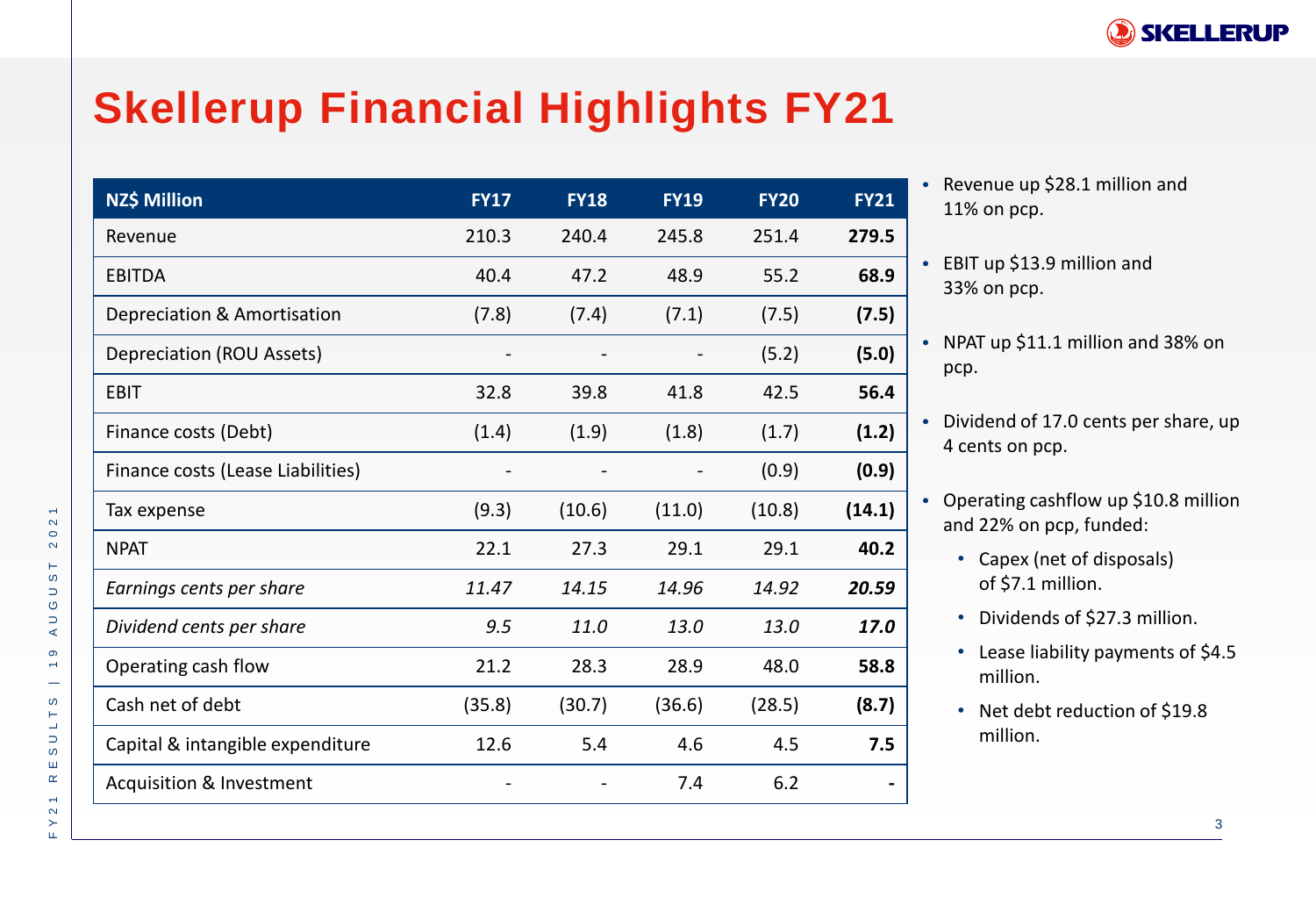

## **Skellerup NPAT FY20 to FY21**



### **Broad-based earnings growth:**

- Dairy growth from increased sales and operational improvements.
- Footwear sales up in the NZ rural and hardware channels.
- Full year earnings contribution from Silclear (acquired November 2019).
- Market share gains from the sale of existing and new products for potable and waste water, roofing and plumbing, sport and leisure, and appliance applications.
- Provision of \$1.5 million for costs of defending claim against business divested in 2008.
- \$1.2 million in COVID-related government assistance in Australia and USA.
- NZD strengthened against all major crosses – hedging programme partly offset this impact.
- Reduction in net debt driving lower interest costs.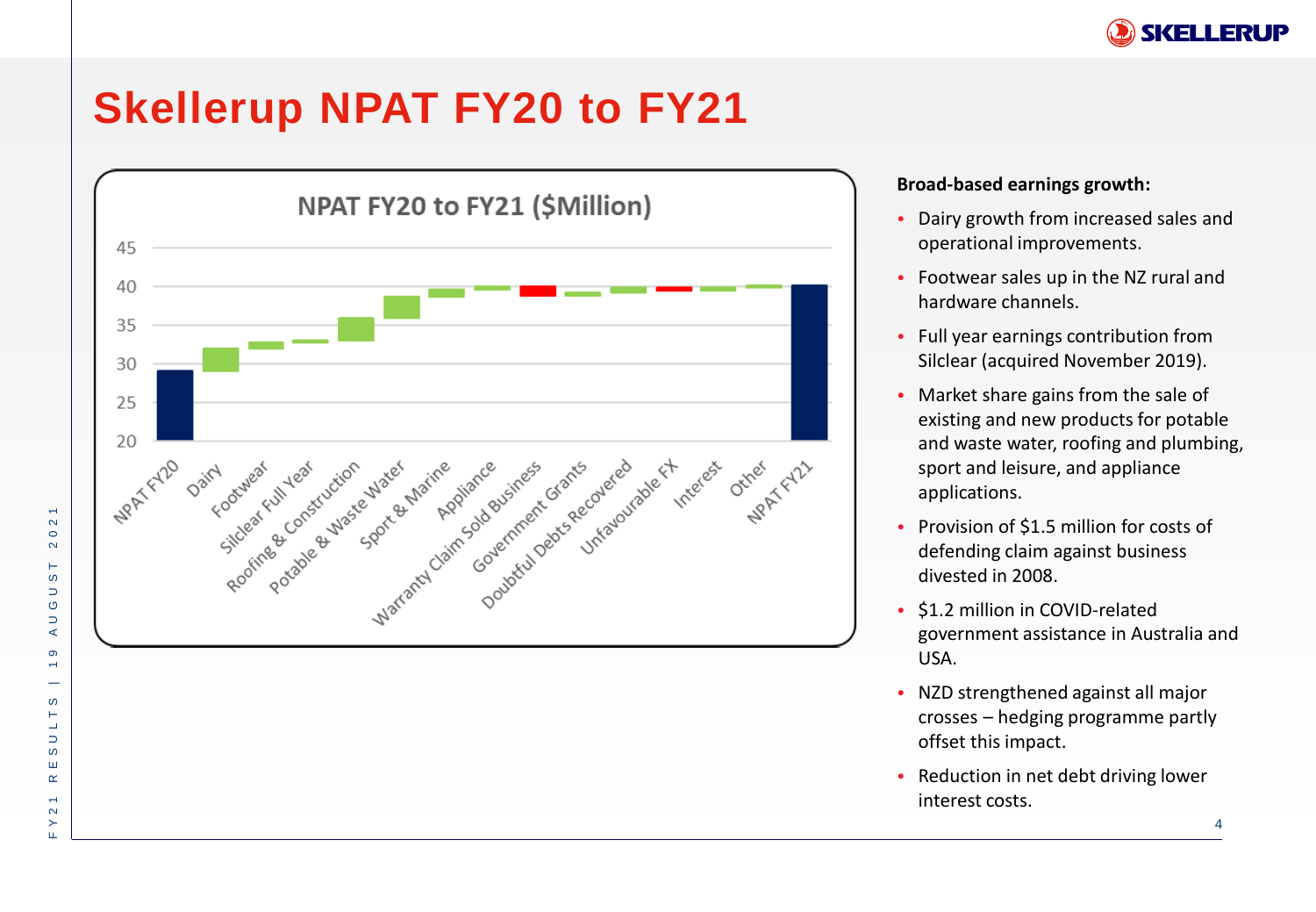

## **Skellerup FY21 Industrial Division**

| <b>NZ\$ Million</b> | <b>FY17</b> | <b>FY18</b> | <b>FY19</b> | <b>FY20</b> | <b>FY21</b> |
|---------------------|-------------|-------------|-------------|-------------|-------------|
| Revenue             | 131.2       | 151.5       | 157.1 157.9 |             | 177.4       |
| <b>EBIT</b>         | 17.1        | 20.8        | 22.9        | 20.9        | 32.7        |
| EBIT %              | 13.1        | 13.7        | 14.6        | 13.2        | 18.4        |

### **Revenue up 12% and EBIT up 57% against pcp**

### **Potable Water and Waste Water**

F Y 2 1 R E S U L T S | 1 9 A U G U S T 2 0 2 1

S Н  $\Box$  $\supset$  $\boldsymbol{\omega}$ ш  $\propto$  $\leftarrow$  $\mathbf{\Omega}$  $\succ$ 

 $\overline{\phantom{0}}$ 

 $\mathbf{\alpha}$  $\circ$  $\boldsymbol{\sim}$ 

 $\vdash$  $\omega$  $\Box$  $\circ$  $\cup$  $\prec$  $\sigma$  $\leftarrow$ 

• Revenue up significantly as infrastructure work delayed by COVID -19 is brought back on stream and gains in market share.

#### **Growth from high performance foam applications**

• Ultralon U-Dek sales up significantly in the all markets.

#### **Growth from DEKS roof and sealing products**

- New products and improved execution in Australian market in particular.
- Exit of low margin business in US replaced with growth in more profitable products.

### **Vacuum Systems sales and margins up following COVID -impacted FY20**

- Continued growth in system sales and winning first fitment with OEMs.
- Oil & Gas market still relatively low.

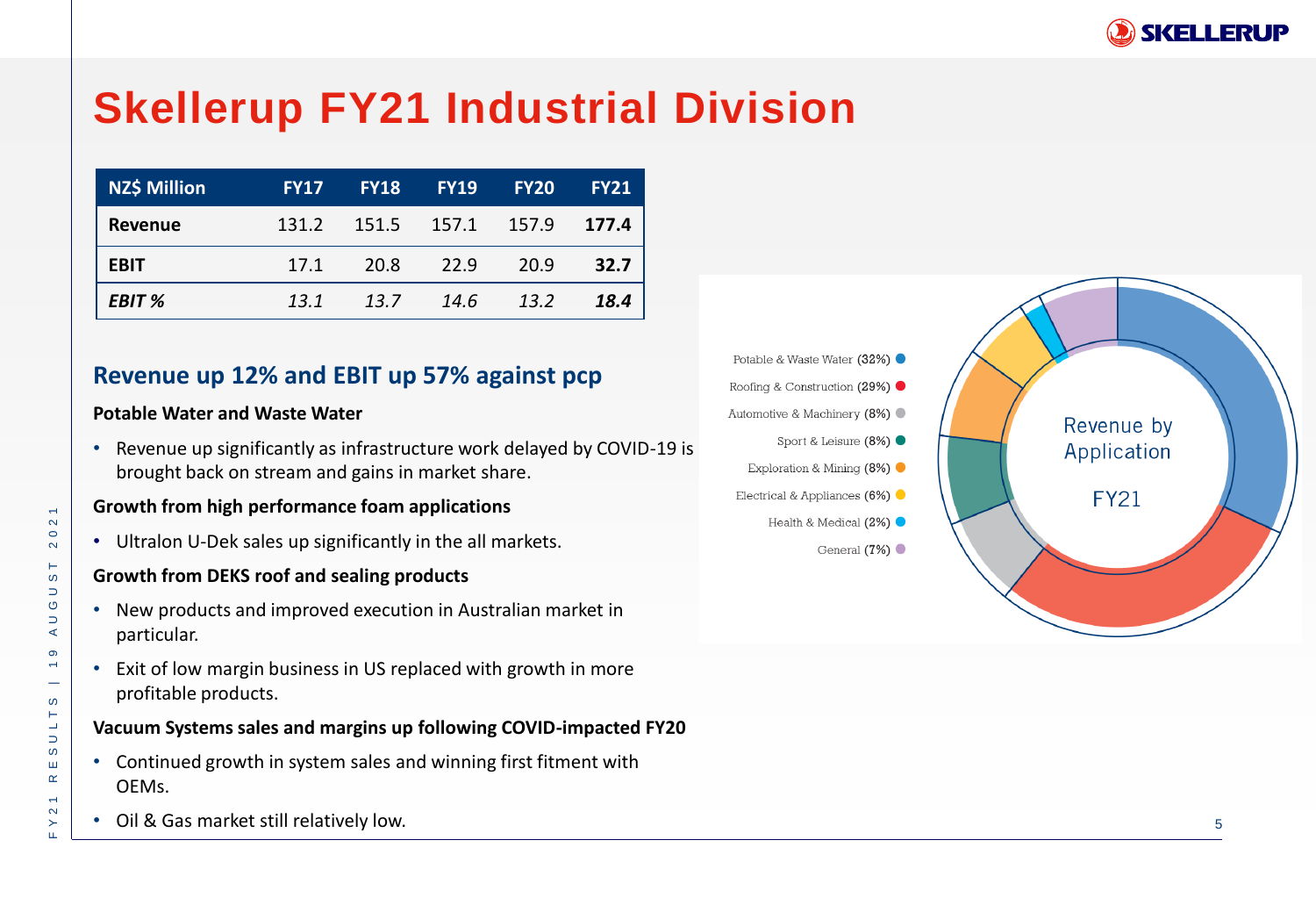

## **Skellerup FY21 Agri Division**

| <b>NZ\$ Million</b> | <b>FY17</b> | <b>FY18</b> | <b>FY19</b> | <b>FY20</b> | <b>FY21</b> |
|---------------------|-------------|-------------|-------------|-------------|-------------|
| Revenue             | 79.2        | 89.0        | 88.8        | 93.6        | 102.2       |
| <b>EBIT</b>         | 19.8        | 22.8        | 22.8        | 25.4        | 30.5        |
| <b>EBIT %</b>       | 24.9        | 25.6        | 25.7        | 27.1        | 29.8        |

## **Revenue up 9% and EBIT up 20% against pcp**

#### **International Dairy sales growth**

- Strong growth in Europe and Asia including increased silicone product sales. NZ and Australian markets up. North American market solid.
- Operational process and efficiency gains (business process, operating levels, mechanisation, systems).
- Low capex investments to increase production volumes and reduce lead times implemented and more planned.

#### **Strong demand drives Footwear sales**

- NZ market growth in both rural and hardware markets. Priority market.
- Range standardisation and rationalisation resulting in efficiencies.
- Pink Band promotion in support of NZ Breast Cancer Foundation.

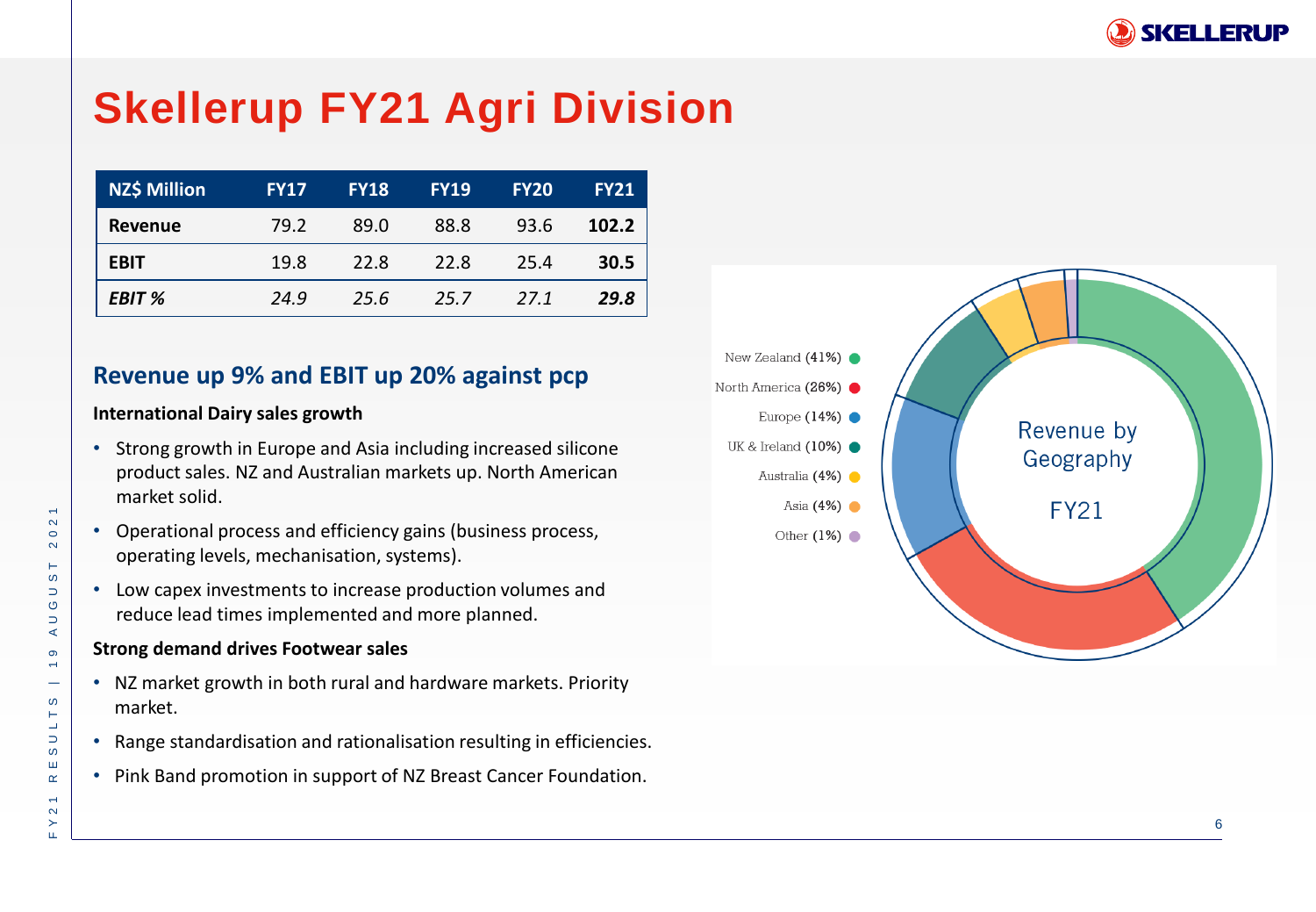

## **Global Business, Critical Components**

 $Y20$ 

FY21

#### Proven track record 01 of earnings and cashflow growth

Excellent year-on-year performance with a robust balance sheet, growing cash flow, low debt and a strong dividend yield.

## A track record<br>for rapid R&D

Our team know their markets and are constantly delivering new products and improvements. Our deep customer relationships mean our development investment is based on real customer needs.



Earnings  $20.6c$ 

 $51\lambda$ 

PT18

## 04 Highly experienced<br>technical team

Our team are highly skilled and trained, from our technical salespeople through to our product designers; we understand our customers and markets

#### **Customer relationships** 05 with growth potential

We have strong and deep relationships with our 4,500 customers, particularly OEM customers, where we continue to deliver new products and developments.

15 5 Of our top 20 customers New inclusions to in FY21 were also top 20 our top 20 customers customers in FY17. since FY17.

Our top 20 customers shows a balance of strong

**Global team** 

across 6 countries

long-term customers and new business growth.

Top  $20$ Customers **FY21** 

#### **Focus on products** 03 in key markets

Our products are essential components in the delivery of food, water. infrastructure and health.

Agriculture (37%) · Potable & Waste Water . (incl Plumbing) (21%) Roofing & Construction (18%) . Automotive & Machinery (5%) @ Sport & Leisure (5%) . Exploration & Mining (5%) . Electrical & Appliances (4%) . Health & Medical (1%) . Other  $(4%) =$ 



#### Strong relationships<br>across global markets 06

We are a global business with worldclass manufacturing and distribution facilities allowing us to serve customers and markets all around the world.



Other  $(1%) =$ 

 $\overline{ }$ 

 $\mathbf{\alpha}$ 

 $\circ$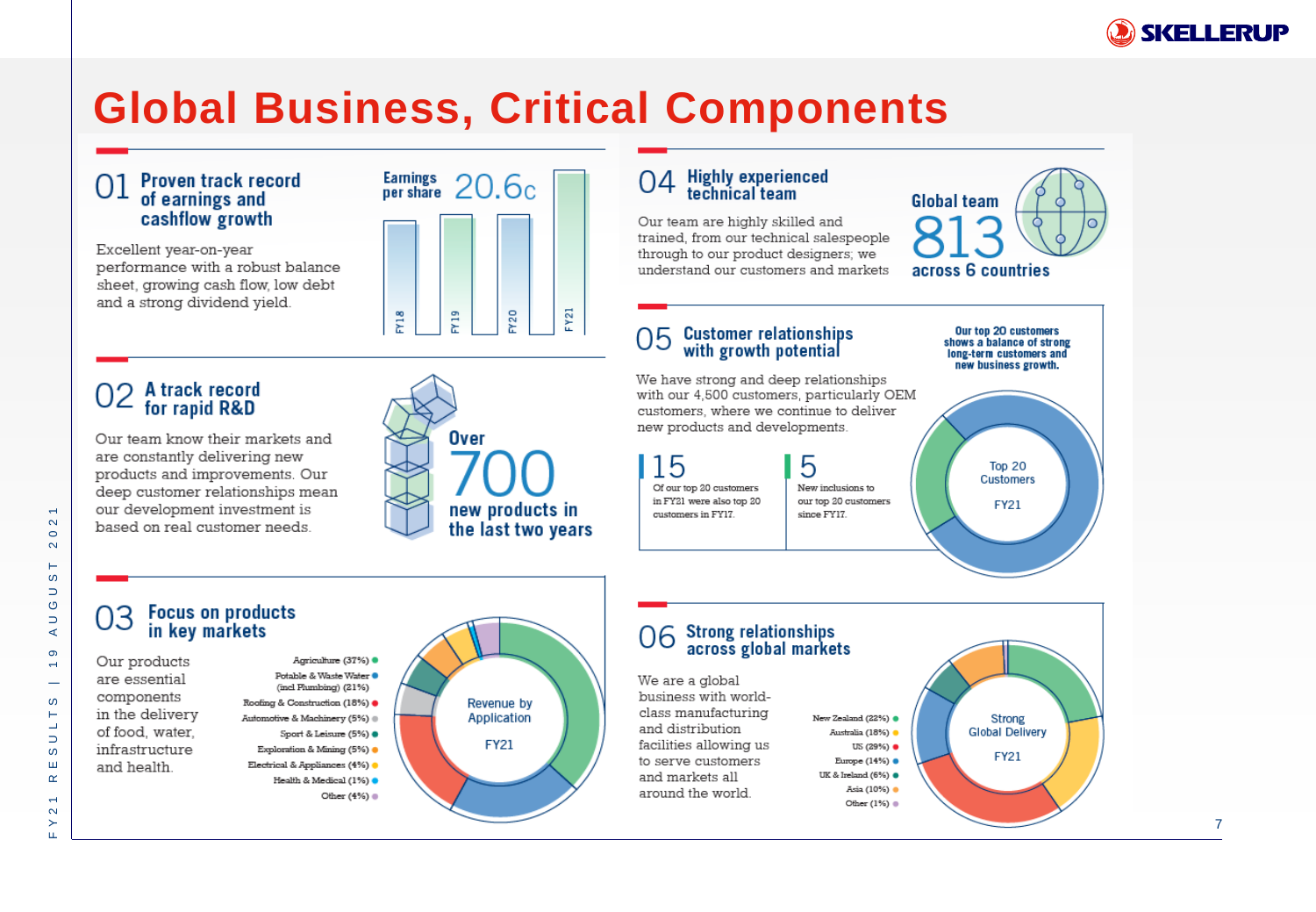

## **People & Environment**



 $\overline{\phantom{0}}$ 

 $\sim$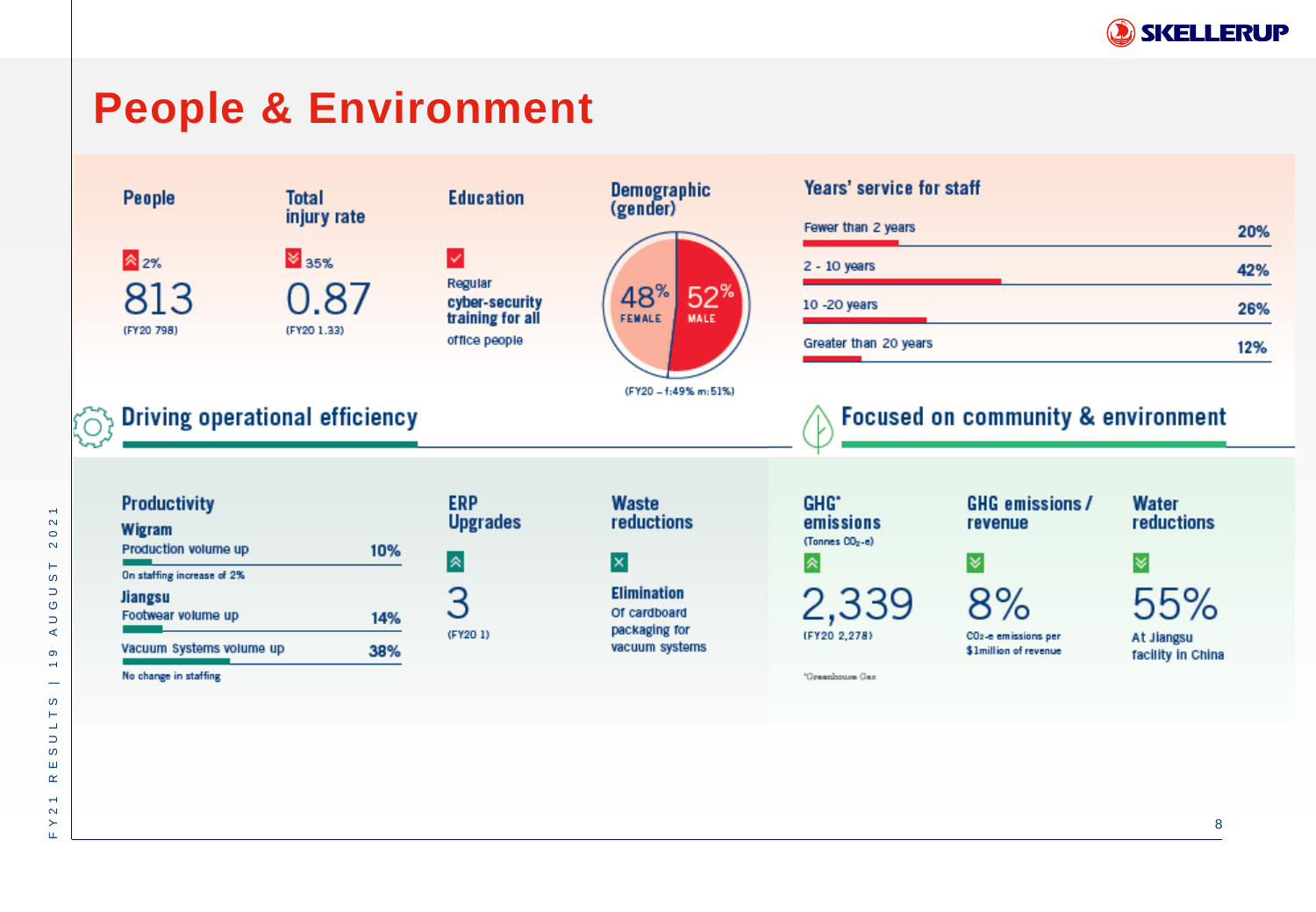

## **What We Do**

#### **Industrial & Retail**

- Valves and seals for control systems used in food, liquid, and material processing plants
- · Flashings, washers, sealing and insulation products for roofing, solar, plumbing and HVAC applications
- Gaskets, joiners, couplings and seals for potable, waste and stormwater pipes
- Covers and lids for water, fire and electrical services on streets
- Components for mobile equipment
- Components for point-of-sale devices

#### **Recreation**

- · Foam used in marine decking
- Foam used in ski and snowboard boot liners
- · Foam used in protective equipment for field sports including rugby and hockey
- Foam for buoyancy applications and fender systems
- Gumboot throwing!

#### **Medical & Health**

- Face masks and protective equipment for hospital operating theatres
- Filters and seals used in respiratory devices
- Orthotics and prosthetics
- Hygiene and sanitisation devices
- Hospital equipment and visual management systems

#### **Transport**

**Residential** 

systems

· Seals, diaphragms, and valves used in home appliances (washing machines,

dryers, dishwashers, refrigerators and gas cooktops), hot water systems and heating

• Diaphragms and seals for residential and

showerheads in kitchens and bathrooms

· Flashings, washers, sealing products and

• Gaskets, joiners, couplings and seals for

potable, waste and stormwater pipes

• Bedding and furniture materials

insulation for roofing, solar, plumbing and

**Official** 

• Seals and cartridges used in taps and

commercial irrigation systems

HVAC applications

- Vacuum systems on trucks for transportation of water and liquid waste
- · Seals, injectors and drive shaft couplings for motor vehicles (cars and trucks)
- Seals and gaskets for GPS and payment applications and systems

- **Dairy**
- Milking liners, tubing, filters and components for dairy milking systems
- · Animal hygiene products
- Protective rubber footwear
- Pumps for dairy milking systems
- Valves and seals for irrigation systems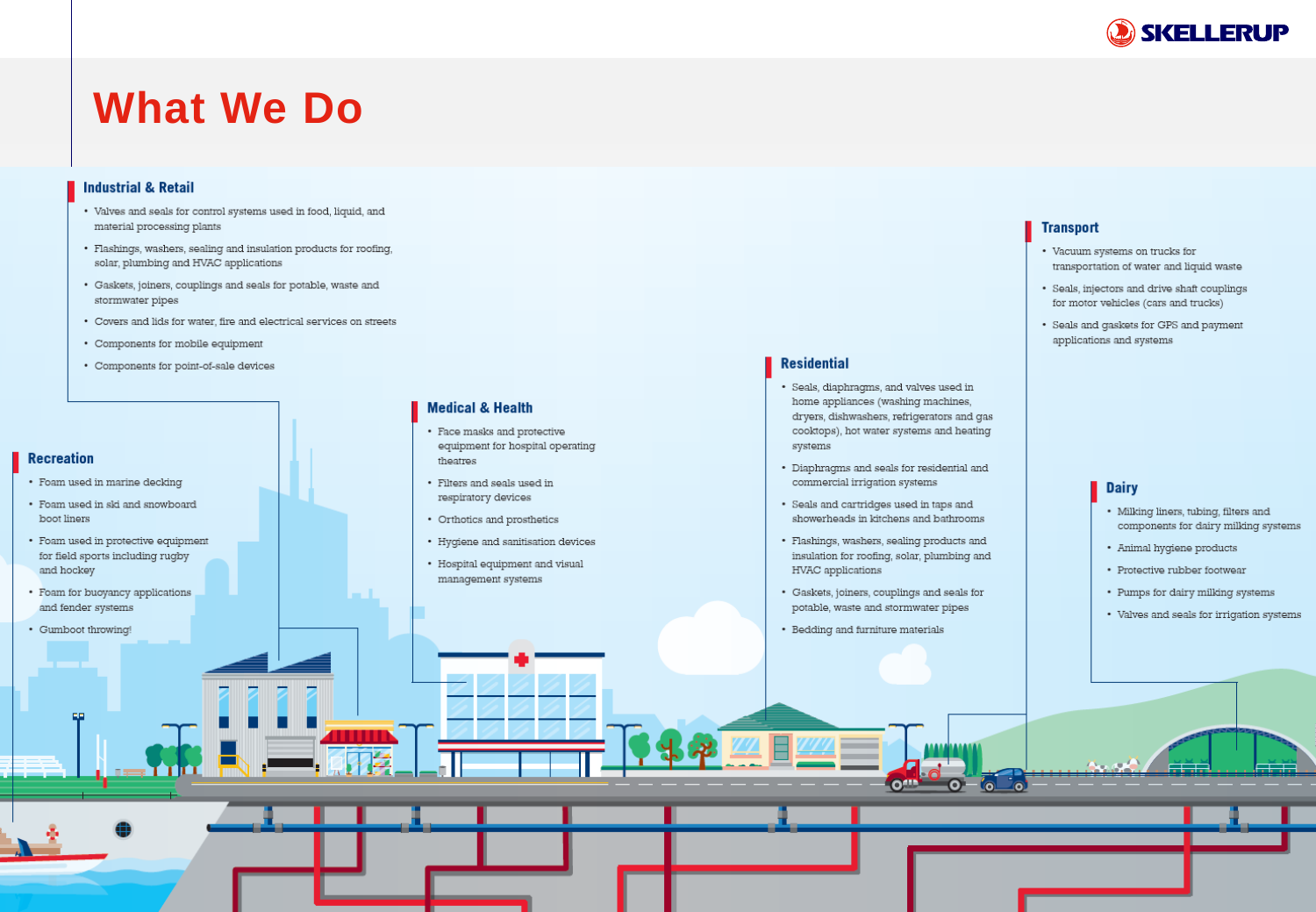

## **Skellerup FY21**

## **Reconciliation of Segment EBIT to Group NPAT**

| <b>NZ\$ Million</b>            | <b>FY17</b>              | <b>FY18</b>              | <b>FY19</b>    | <b>FY20</b> | <b>FY21</b>    |
|--------------------------------|--------------------------|--------------------------|----------------|-------------|----------------|
| Agri EBIT                      | 19.8                     | 22.8                     | 22.8           | 25.4        | 30.5           |
| <b>Industrial EBIT</b>         | 17.1                     | 20.8                     | 22.9           | 20.9        | 32.7           |
| <b>Corporate EBIT</b>          | (4.1)                    | (3.9)                    | (3.9)          | (3.8)       | (6.8)          |
| <b>EBIT</b>                    | 32.8                     | 39.8                     | 41.8           | 42.5        | 56.4           |
| Finance costs                  | (1.4)                    | (1.9)                    | (1.8)          | (2.6)       | (2.1)          |
| Share of net loss of associate | $\overline{\phantom{a}}$ | $\overline{\phantom{a}}$ | $\blacksquare$ | (0.1)       | $\blacksquare$ |
| Tax expense                    | (9.3)                    | (10.6)                   | (11.0)         | (10.8)      | (14.1)         |
| <b>NPAT</b>                    | 22.1                     | 27.3                     | 29.1           | 29.1        | 40.2           |

 $\overline{\phantom{0}}$